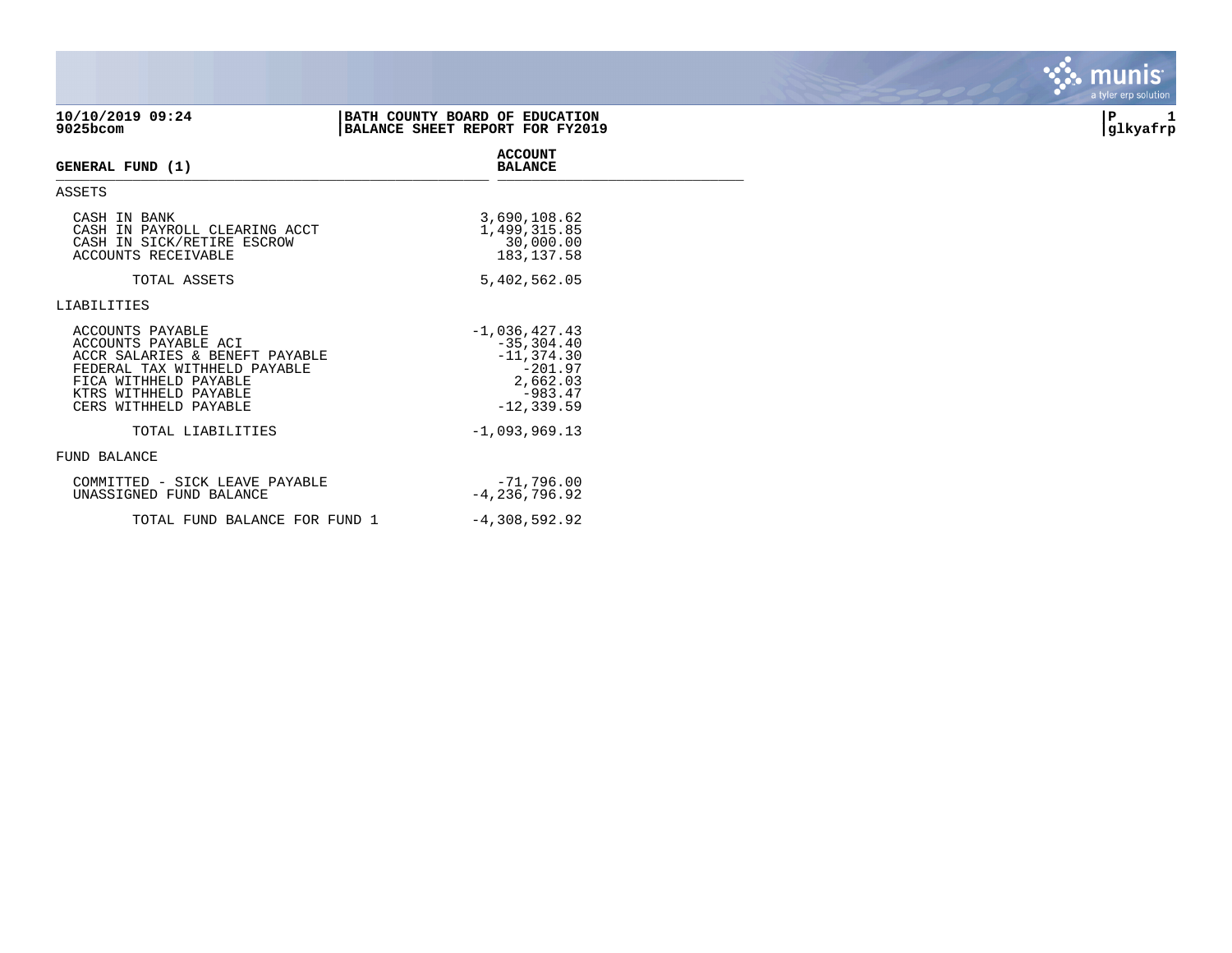| 10/10/2019 09:24<br>9025bcom                                       | BATH COUNTY BOARD OF EDUCATION<br>BALANCE SHEET REPORT FOR FY2019 | 2<br>l P<br> glkyafrp |
|--------------------------------------------------------------------|-------------------------------------------------------------------|-----------------------|
| SPECIAL REVENUE (2)                                                | <b>ACCOUNT</b><br><b>BALANCE</b>                                  |                       |
| ASSETS                                                             |                                                                   |                       |
| CASH IN BANK<br>ACCOUNTS RECEIVABLE                                | 145,600.48<br>173, 297.41                                         |                       |
| TOTAL ASSETS                                                       | 318,897.89                                                        |                       |
| LIABILITIES                                                        |                                                                   |                       |
| ACCOUNTS PAYABLE<br>ACCOUNTS PAYABLE ACI<br>ADVANCES FROM GRANTORS | $-30,888.28$<br>$-32, 211.02$<br>$-255,798.59$                    |                       |
| TOTAL LIABILITIES                                                  | $-318,897.89$                                                     |                       |

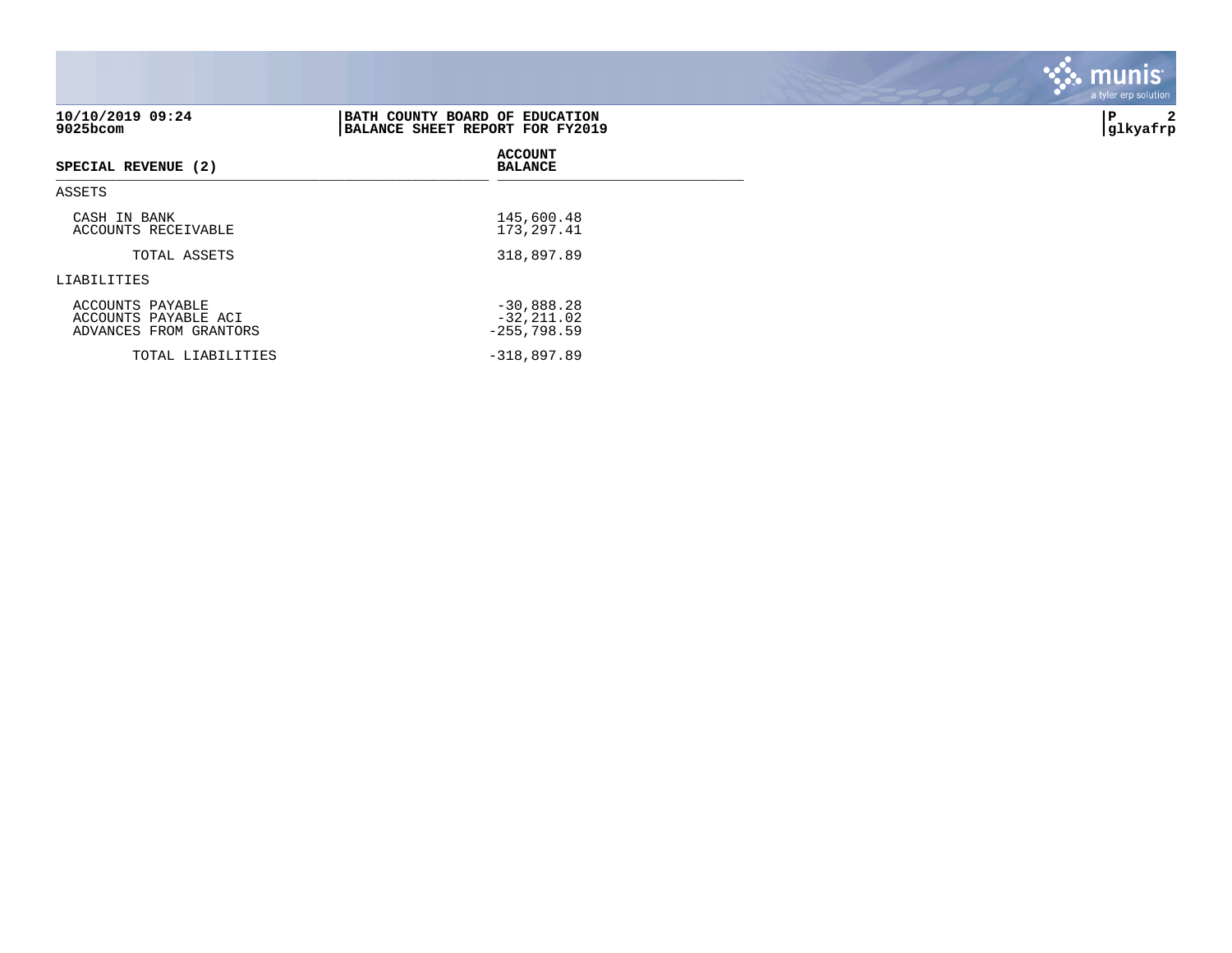| 10/10/2019 09:24<br>$9025$ bcom    | BATH COUNTY BOARD OF EDUCATION<br>BALANCE SHEET REPORT FOR FY2019 | 3<br>∣P<br> glkyafrp |
|------------------------------------|-------------------------------------------------------------------|----------------------|
| DISTRICT ACTIVITY FD (ANNUAL) (21) | <b>ACCOUNT</b><br><b>BALANCE</b>                                  |                      |
| ASSETS                             |                                                                   |                      |
| CASH IN BANK                       | 95,478.67                                                         |                      |
| TOTAL ASSETS                       | 95,478.67                                                         |                      |
| LIABILITIES                        |                                                                   |                      |
| ACCOUNTS PAYABLE ACI               | $-857.16$                                                         |                      |
| TOTAL LIABILITIES                  | $-857.16$                                                         |                      |
| FUND BALANCE                       |                                                                   |                      |
| COMMITTED - OTHER                  | $-94,621.51$                                                      |                      |
| TOTAL FUND BALANCE FOR FUND 21     | $-94,621.51$                                                      |                      |

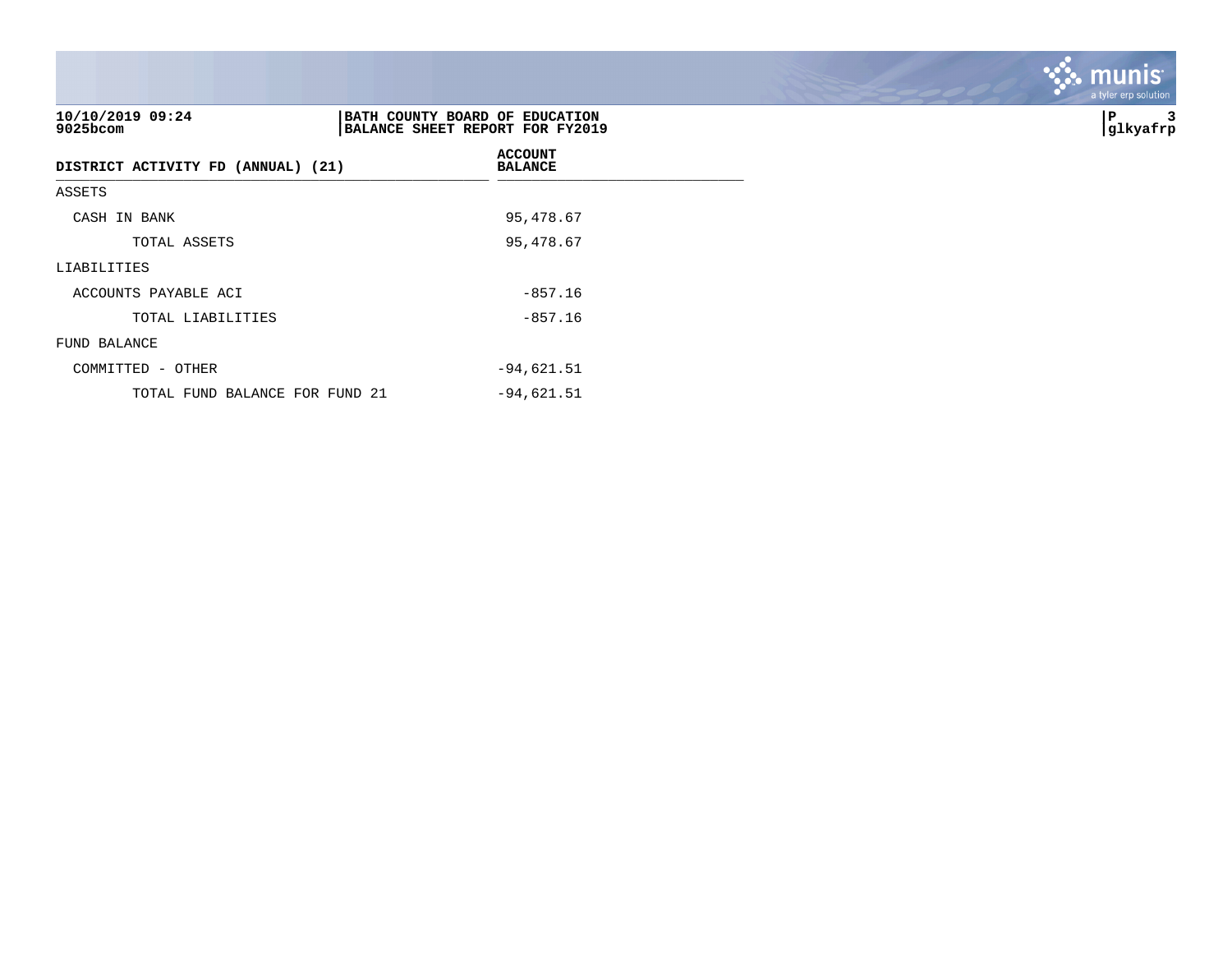| 10/10/2019 09:24<br>9025bcom      | BATH COUNTY BOARD OF EDUCATION<br>BALANCE SHEET REPORT FOR FY2019 | lΡ<br>4<br> glkyafrp |
|-----------------------------------|-------------------------------------------------------------------|----------------------|
| BUILDING FUND (5 CENT LEVY) (320) | <b>ACCOUNT</b><br><b>BALANCE</b>                                  |                      |
| ASSETS                            |                                                                   |                      |
| CASH IN BANK                      | 99,579.62                                                         |                      |
| TOTAL ASSETS                      | 99,579.62                                                         |                      |
| FUND BALANCE                      |                                                                   |                      |
| RESTRICTED-SFCC ESCROW-CURRENT    | $-99,579.62$                                                      |                      |
| TOTAL FUND BALANCE FOR FUND 320   | $-99,579.62$                                                      |                      |

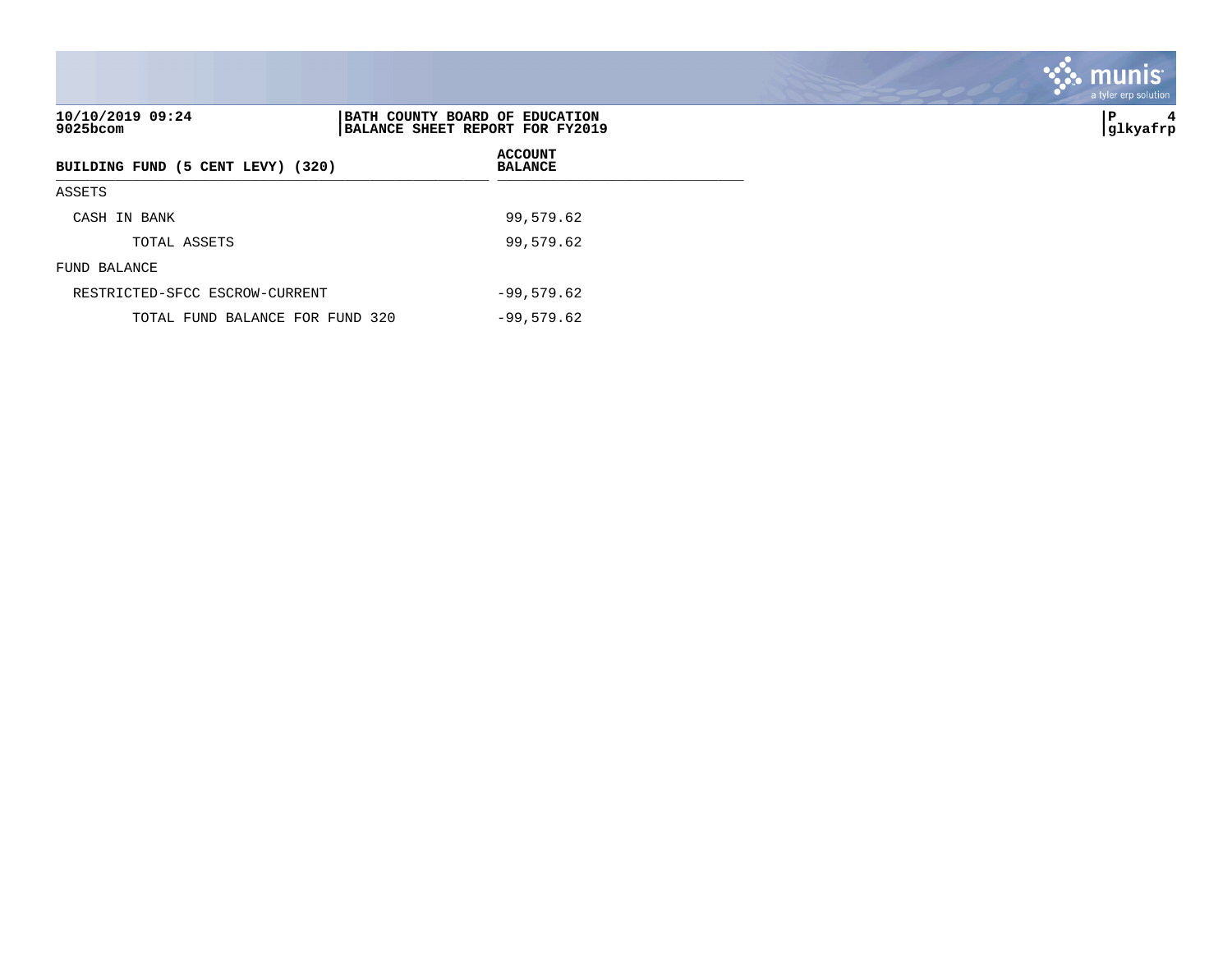| 10/10/2019 09:24<br>9025bcom  | BATH COUNTY BOARD OF EDUCATION<br>BALANCE SHEET REPORT FOR FY2019 | 5<br>  P<br> glkyafrp |
|-------------------------------|-------------------------------------------------------------------|-----------------------|
| CONSTRUCTION FUND (360)       | <b>ACCOUNT</b><br><b>BALANCE</b>                                  |                       |
| ASSETS                        |                                                                   |                       |
| CASH IN BANK                  | 3, 299, 472.13                                                    |                       |
| TOTAL ASSETS                  | 3, 299, 472.13                                                    |                       |
| LIABILITIES                   |                                                                   |                       |
| ACCOUNTS PAYABLE              | $-420, 774.22$                                                    |                       |
| TOTAL LIABILITIES             | $-420,774.22$                                                     |                       |
| FUND BALANCE                  |                                                                   |                       |
| RESTRICTED-FUTURE CONSTR BG-1 | $-2,878,697.91$                                                   |                       |

TOTAL FUND BALANCE FOR FUND 360 -2,878,697.91

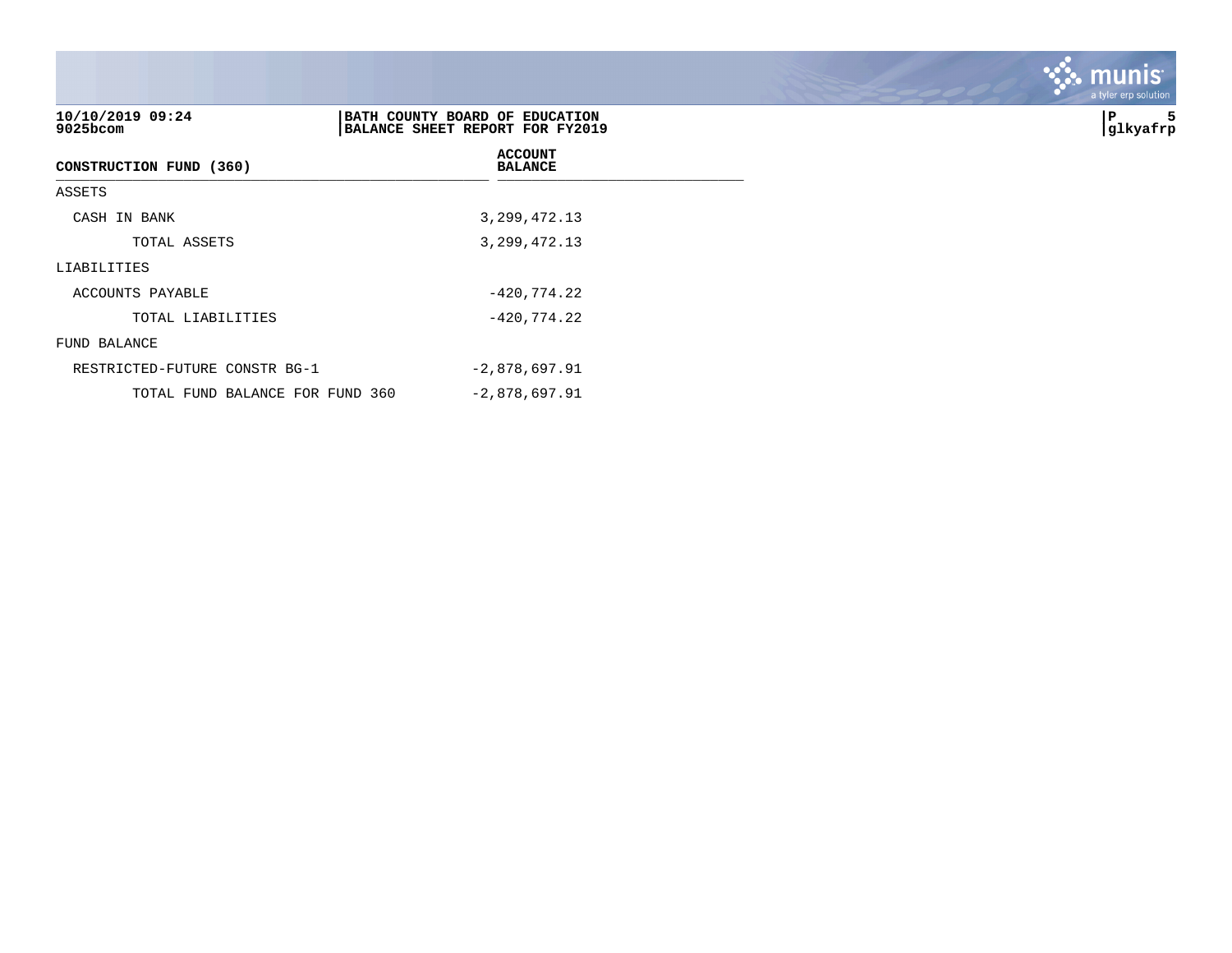| 10/10/2019 09:24<br>9025bcom                                                                                                                        | BATH COUNTY BOARD OF EDUCATION<br>BALANCE SHEET REPORT FOR FY2019                         | 6<br>P<br> glkyafrp |
|-----------------------------------------------------------------------------------------------------------------------------------------------------|-------------------------------------------------------------------------------------------|---------------------|
| FOOD SERVICE FUND (51)                                                                                                                              | <b>ACCOUNT</b><br><b>BALANCE</b>                                                          |                     |
| <b>ASSETS</b>                                                                                                                                       |                                                                                           |                     |
| CASH IN BANK<br>ACCOUNTS RECEIVABLE<br>INVENTORIES FOR CONSUMPTION<br>DEF OUTFLOW OF RESOURCES<br>DEF OUTFLOW OF RESOURCES                          | 1,521,961.44<br>19,619.45<br>2,460.30<br>43,398.39<br>217,352.68                          |                     |
| TOTAL ASSETS                                                                                                                                        | 1,804,792.26                                                                              |                     |
| LIABILITIES                                                                                                                                         |                                                                                           |                     |
| ACCOUNTS PAYABLE<br>ACCOUNTS PAYABLE ACI<br>NET PENSION LIABILITY<br>NET PENSION LIABILITY<br>DEF INFLOW OF RESOURCES<br>INFLOW OF RESOURCES<br>DEF | $-606.29$<br>$-15.00$<br>$-284, 311.62$<br>$-849,508.43$<br>$-31,674.00$<br>$-123,042.95$ |                     |
| TOTAL LIABILITIES                                                                                                                                   | $-1, 289, 158.29$                                                                         |                     |
| FUND BALANCE                                                                                                                                        |                                                                                           |                     |
| RESTRICTED - OTHER<br>RESTRICTED-OTHER<br>RESTRICTED-NET ASSETS                                                                                     | 265,327.56<br>687,658.79<br>$-1,468,620.32$                                               |                     |
| TOTAL FUND BALANCE FOR FUND 51                                                                                                                      | $-515,633.97$                                                                             |                     |

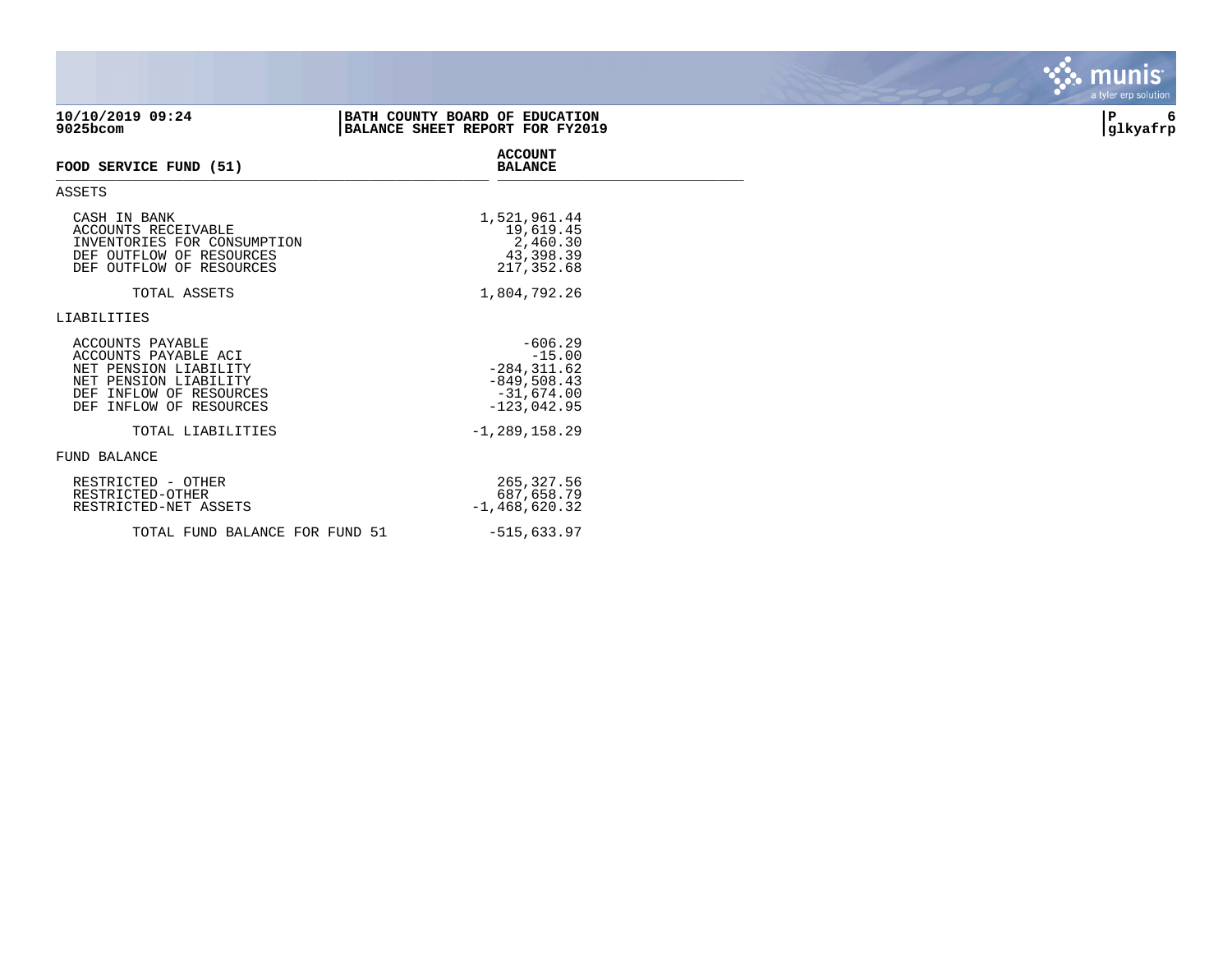| 10/10/2019 09:24<br>9025bcom                                                                                                                                | BATH COUNTY BOARD OF EDUCATION<br>BALANCE SHEET REPORT FOR FY2019                        | 7<br>P<br>glkyafrp |
|-------------------------------------------------------------------------------------------------------------------------------------------------------------|------------------------------------------------------------------------------------------|--------------------|
| CHILD CARE (52)                                                                                                                                             | <b>ACCOUNT</b><br><b>BALANCE</b>                                                         |                    |
| ASSETS                                                                                                                                                      |                                                                                          |                    |
| ACCOUNTS RECEIVABLE<br>DEF OUTFLOW OF RESOURCES<br>DEF OUTFLOW OF RESOURCES                                                                                 | 6,403.49<br>11,264.45<br>54, 537.33                                                      |                    |
| TOTAL ASSETS                                                                                                                                                | 72,205.27                                                                                |                    |
| LIABILITIES                                                                                                                                                 |                                                                                          |                    |
| ACCOUNTS PAYABLE ACI<br>NET PENSION LIABILITY<br>NET PENSION LIABILITY<br>NET PENSION LIABILITY<br>INFLOW OF RESOURCES<br>DEF<br>INFLOW OF RESOURCES<br>DEF | $-151.59$<br>10,587.76<br>$-72, 265.78$<br>$-108,570.31$<br>$-7,935.52$<br>$-31, 105.85$ |                    |
| TOTAL LIABILITIES                                                                                                                                           | $-209, 441.29$                                                                           |                    |
| <b>FUND BALANCE</b>                                                                                                                                         |                                                                                          |                    |
| RESTRICTED - OTHER<br>RESTRICTED-OTHER PENSION<br>RESTRICTED-NET ASSETS                                                                                     | 67,141.46<br>57,847.83<br>12,246.73                                                      |                    |
| TOTAL FUND BALANCE FOR FUND 52                                                                                                                              | 137,236.02                                                                               |                    |

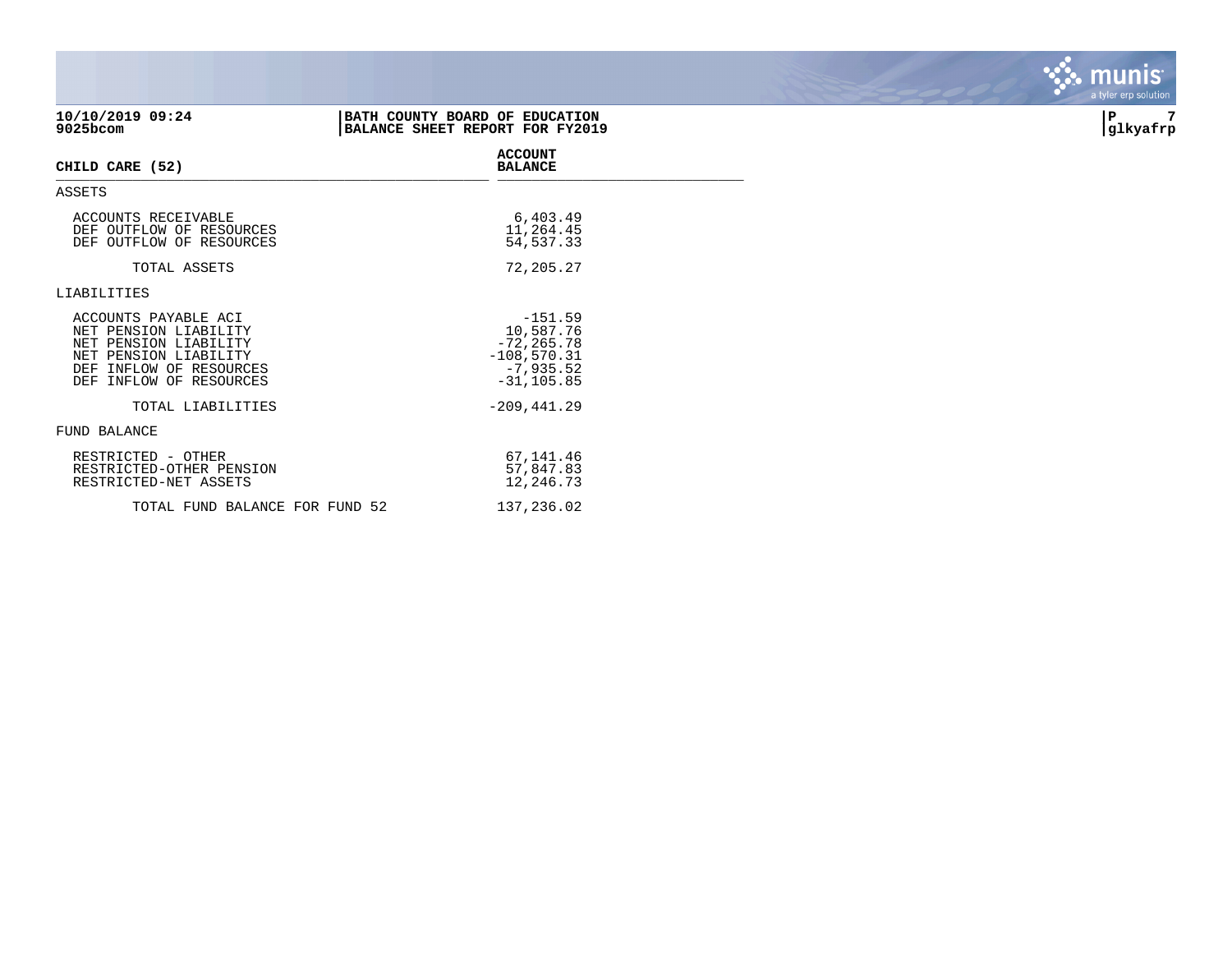| 10/10/2019 09:24<br>9025bcom   | BATH COUNTY BOARD OF EDUCATION<br>BALANCE SHEET REPORT FOR FY2019 | 8<br>P<br> glkyafrp |
|--------------------------------|-------------------------------------------------------------------|---------------------|
| PRESCHOOL (53)                 | <b>ACCOUNT</b><br><b>BALANCE</b>                                  |                     |
| ASSETS                         |                                                                   |                     |
| CASH IN BANK                   | 1,985.73                                                          |                     |
| TOTAL ASSETS                   | 1,985.73                                                          |                     |
| LIABILITIES                    |                                                                   |                     |
| ACCOUNTS PAYABLE               | $-83.82$                                                          |                     |
| TOTAL LIABILITIES              | $-83.82$                                                          |                     |
| FUND BALANCE                   |                                                                   |                     |
| RESTRICTED-NET ASSETS          | $-1,901.91$                                                       |                     |
| TOTAL FUND BALANCE FOR FUND 53 | $-1,901.91$                                                       |                     |

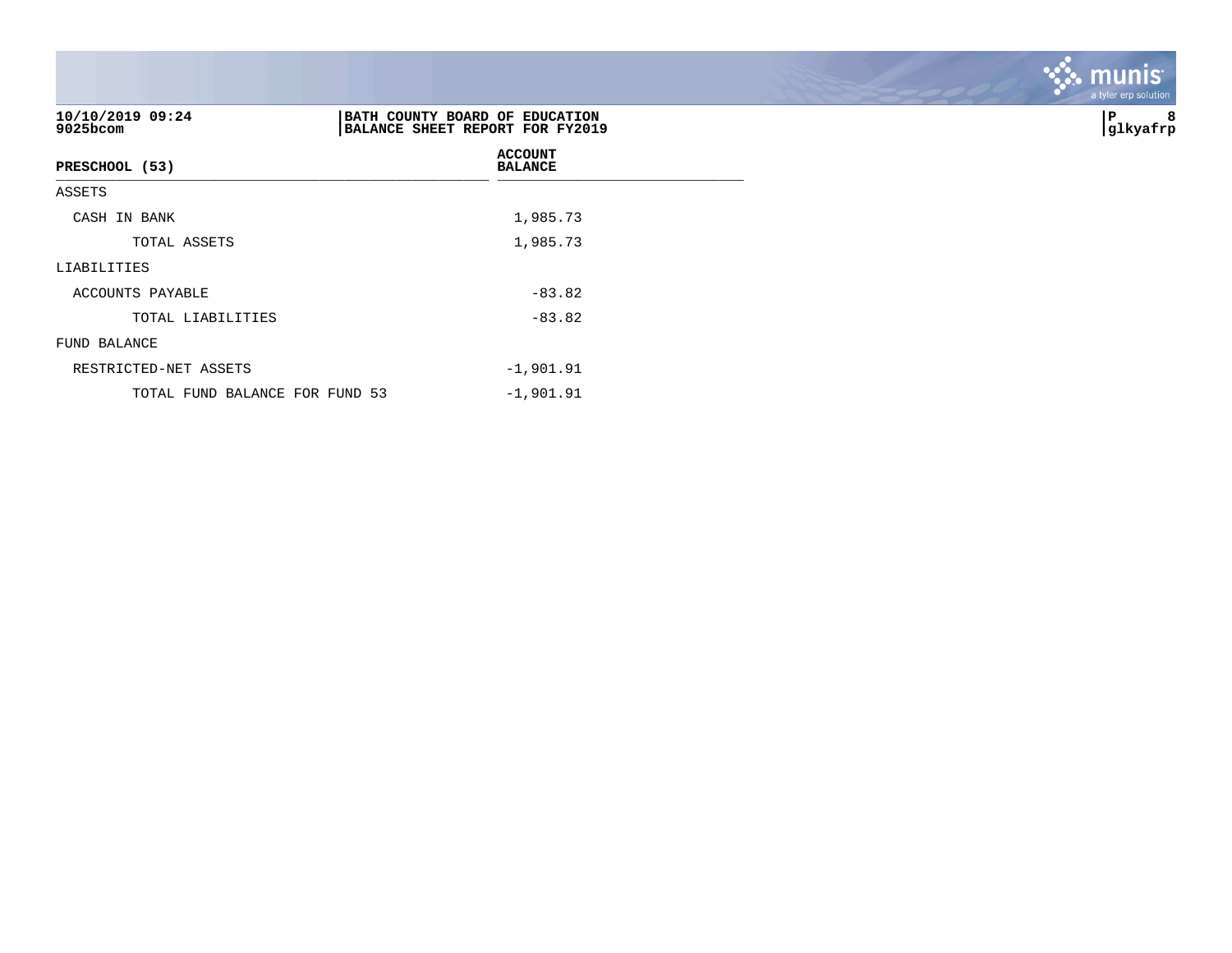| 10/10/2019 09:24<br>$9025$ bcom  | BATH COUNTY BOARD OF EDUCATION<br>BALANCE SHEET REPORT FOR FY2019 | 9<br>∣P<br> glkyafrp |
|----------------------------------|-------------------------------------------------------------------|----------------------|
| TRUST/AGENCY FUNDS (7000)        | <b>ACCOUNT</b><br><b>BALANCE</b>                                  |                      |
| ASSETS                           |                                                                   |                      |
| CASH IN BANK                     | 21,332.61                                                         |                      |
| TOTAL ASSETS                     | 21,332.61                                                         |                      |
| FUND BALANCE                     |                                                                   |                      |
| RESTRICTED FUND BALANCE          | $-21, 332.61$                                                     |                      |
| TOTAL FUND BALANCE FOR FUND 7000 | $-21, 332.61$                                                     |                      |

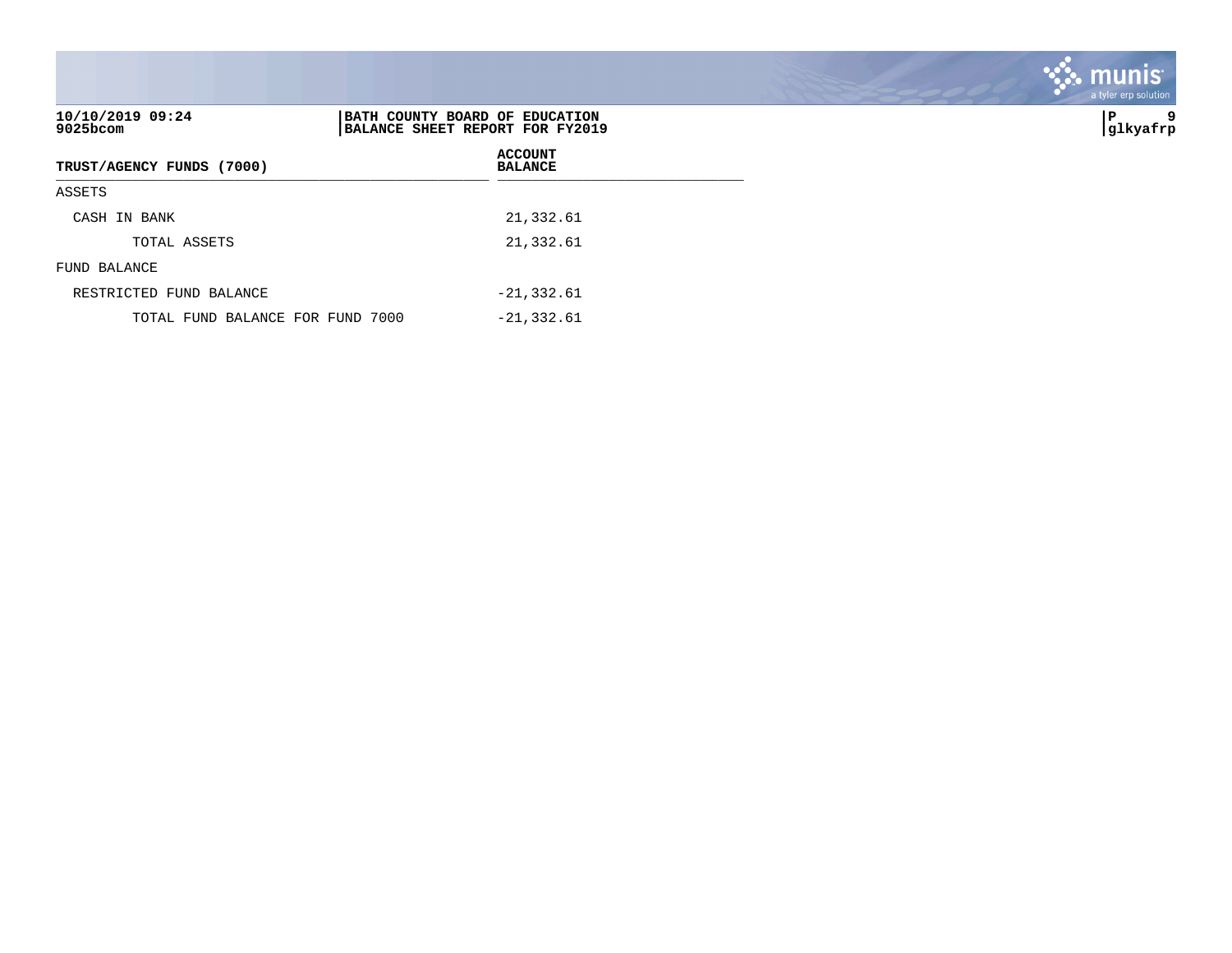| 10/10/2019 09:24<br>9025bcom | BATH COUNTY BOARD OF EDUCATION<br>BALANCE SHEET REPORT FOR FY2019 | glkyafrp | 10 |
|------------------------------|-------------------------------------------------------------------|----------|----|
|                              |                                                                   |          |    |

**ACCOUNT**

## **GOVERNMENTAL ASSETS (8) BALANCE** \_\_\_\_\_\_\_\_\_\_\_\_\_\_\_\_\_\_\_\_\_\_\_\_\_\_\_\_\_\_\_\_\_\_\_\_\_\_\_\_\_\_\_\_\_\_\_\_\_\_\_ \_\_\_\_\_\_\_\_\_\_\_\_\_\_\_\_\_\_\_\_\_\_\_\_\_\_\_\_\_

## ASSETS

| LAND<br>LAND IMPROVEMENTS<br>ACCUM DEPR LAND IMPROVEMENTS<br>BUILDINGS & BLDING IMPROVEMENT<br>ACCUM DEPR BLDG IMPROVMENTS<br>TECHNOLOGY EOUIPMENT<br>ACCUM DEPR TECHNOLOGY EOUIP<br>VEHICLES<br>ACCUM DEPR VEHICLES<br>GENERAL EOUIPMENT<br>ACCUM DEPR GENERAL EOUIP<br>CONSTRUCTION IN PROGRESS | 518,316.60<br>1,088,911.27<br>$-952.369.16$<br>34, 174, 582, 08<br>$-11,069,371.11$<br>2,077,808.07<br>$-1,776,476.64$<br>3,596,541.19<br>$-2,741,110.36$<br>836,670.08<br>$-697,878.40$<br>9,010,603.53 |
|---------------------------------------------------------------------------------------------------------------------------------------------------------------------------------------------------------------------------------------------------------------------------------------------------|----------------------------------------------------------------------------------------------------------------------------------------------------------------------------------------------------------|
| TOTAL ASSETS                                                                                                                                                                                                                                                                                      | 34,066,227.15                                                                                                                                                                                            |
| FUND BALANCE                                                                                                                                                                                                                                                                                      |                                                                                                                                                                                                          |
| INVESTMENTS GOVERNMENTAL ASSET                                                                                                                                                                                                                                                                    | $-34,066,227.15$                                                                                                                                                                                         |
| TOTAL FUND BALANCE FOR FUND 8                                                                                                                                                                                                                                                                     | $-34,066,227.15$                                                                                                                                                                                         |

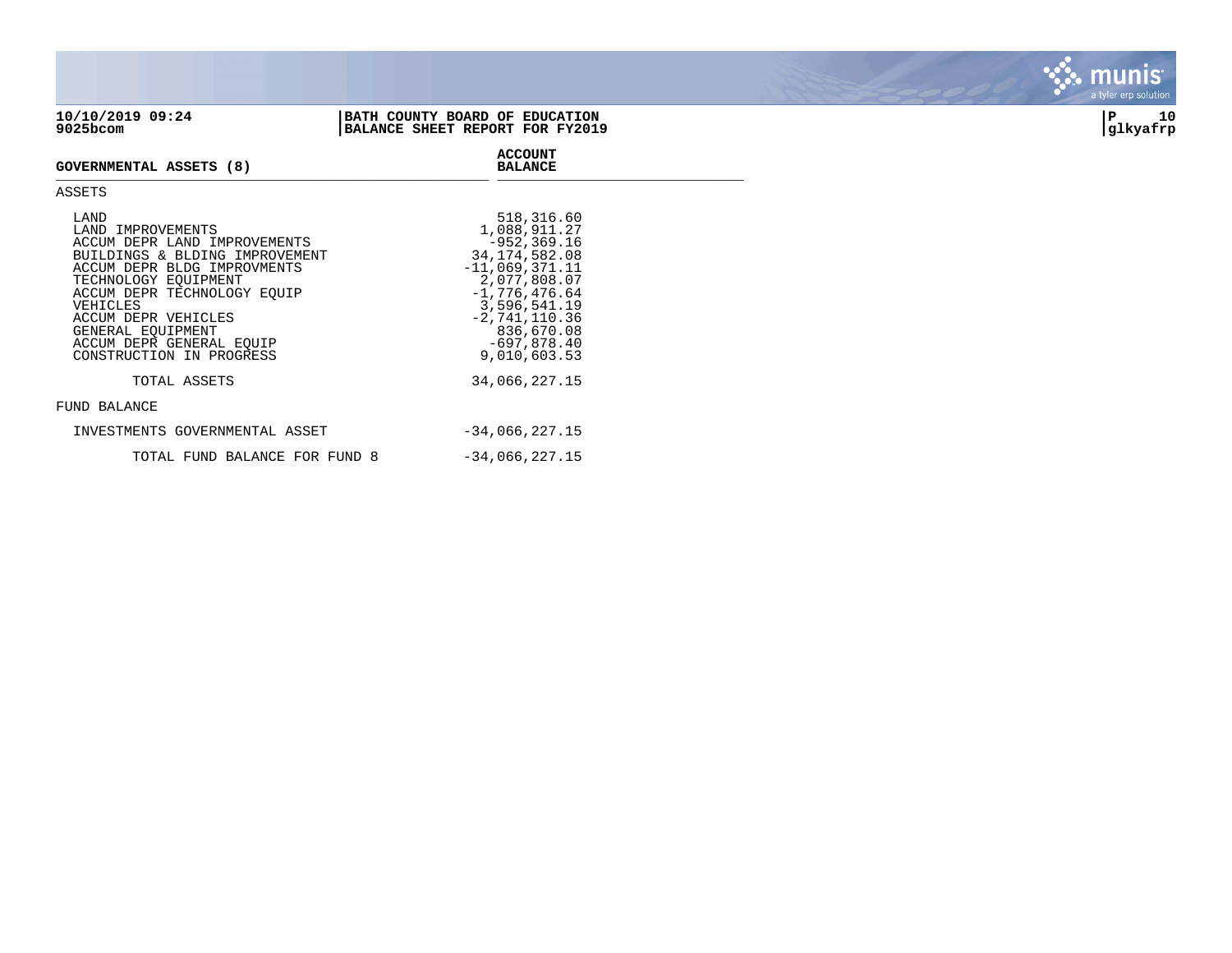| 9025bcom                                                                                                                                                                                                 | BALANCE SHEET REPORT FOR FY2019                                                                                      | glkyafrp |
|----------------------------------------------------------------------------------------------------------------------------------------------------------------------------------------------------------|----------------------------------------------------------------------------------------------------------------------|----------|
| FOOD SERVICE ASSETS (81)                                                                                                                                                                                 | <b>ACCOUNT</b><br><b>BALANCE</b>                                                                                     |          |
| ASSETS                                                                                                                                                                                                   |                                                                                                                      |          |
| BUILDINGS & BLDING IMPROVEMENT<br>ACCUM DEPR BLDG IMPROVMENTS<br>TECHNOLOGY EQUIPMENT<br>ACCUM DEPR TECHNOLOGY EQUIP<br>VEHICLES<br>ACCUM DEPR VEHICLES<br>GENERAL EQUIPMENT<br>ACCUM DEPR GENERAL EQUIP | 308,000.00<br>$-68, 273.33$<br>11,470.12<br>$-9,823.99$<br>35,895.00<br>$-12,707.75$<br>569, 324.89<br>$-470,864.72$ |          |

TOTAL ASSETS 363,020.22

TOTAL FUND BALANCE FOR FUND 81 -363,020.22

INVESTMENT BUSINESS ASSETS  $-363,020.22$ 

| 10/10/2019 09:24 | BATH COUNTY BOARD OF EDUCATION  |          |  |
|------------------|---------------------------------|----------|--|
| 9025bcom         | BALANCE SHEET REPORT FOR FY2019 | glkyafrp |  |

FUND BALANCE

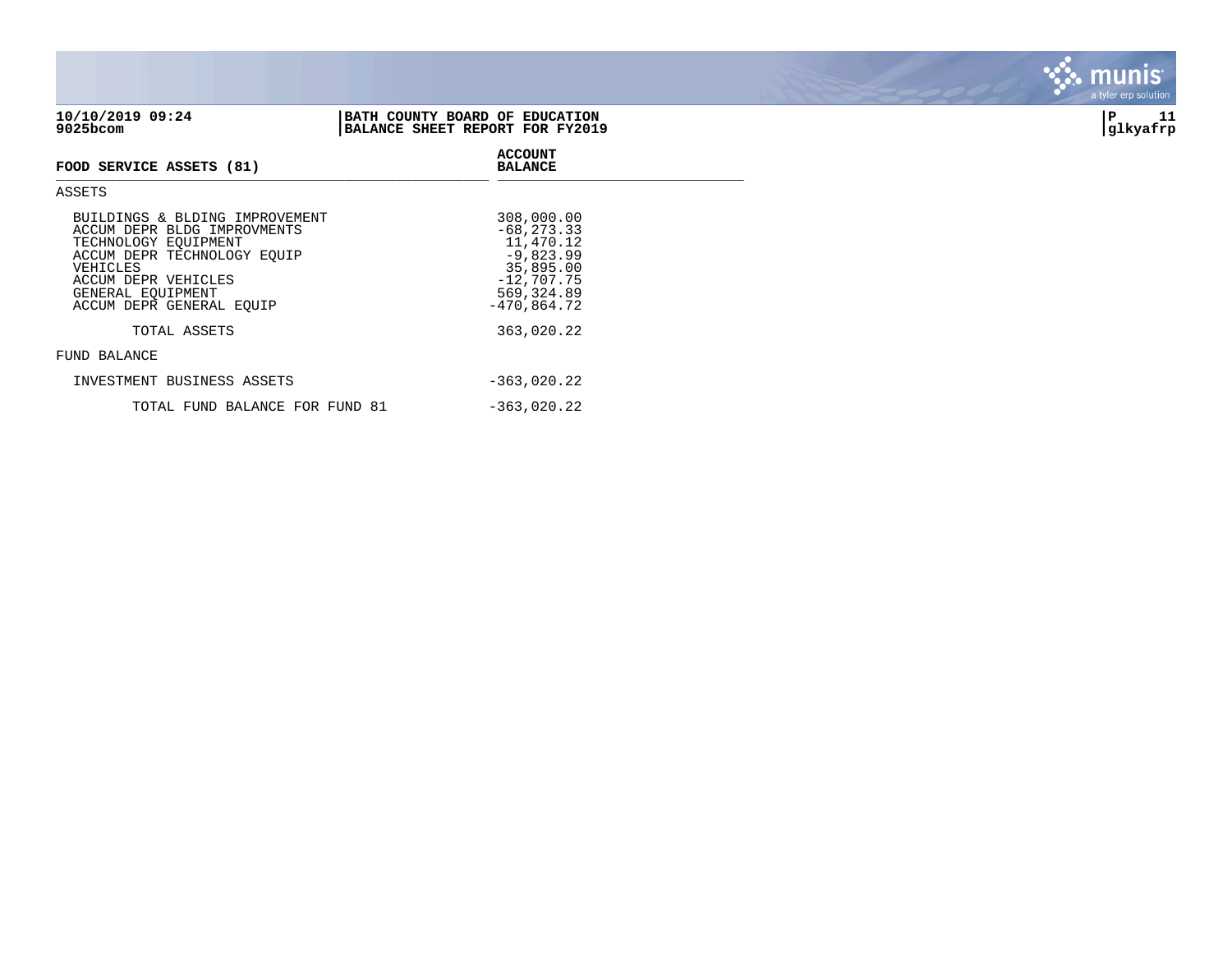|                                                     |                                                                   | $\mathbf{\ddot{\cdot}}$ . munis<br>a tyler erp solution |
|-----------------------------------------------------|-------------------------------------------------------------------|---------------------------------------------------------|
| 10/10/2019 09:24<br>$9025$ bcom                     | BATH COUNTY BOARD OF EDUCATION<br>BALANCE SHEET REPORT FOR FY2019 | 12<br> glkyafrp                                         |
| ADULT EDUCATION ASSETS (84)                         | <b>ACCOUNT</b><br><b>BALANCE</b>                                  |                                                         |
| ASSETS                                              |                                                                   |                                                         |
| TECHNOLOGY EQUIPMENT<br>ACCUM DEPR TECHNOLOGY EQUIP | 11,535.00<br>$-11,535.00$                                         |                                                         |
| TOTAL ASSETS                                        | .00                                                               |                                                         |

**COL** 

**Contract Contract Contract**